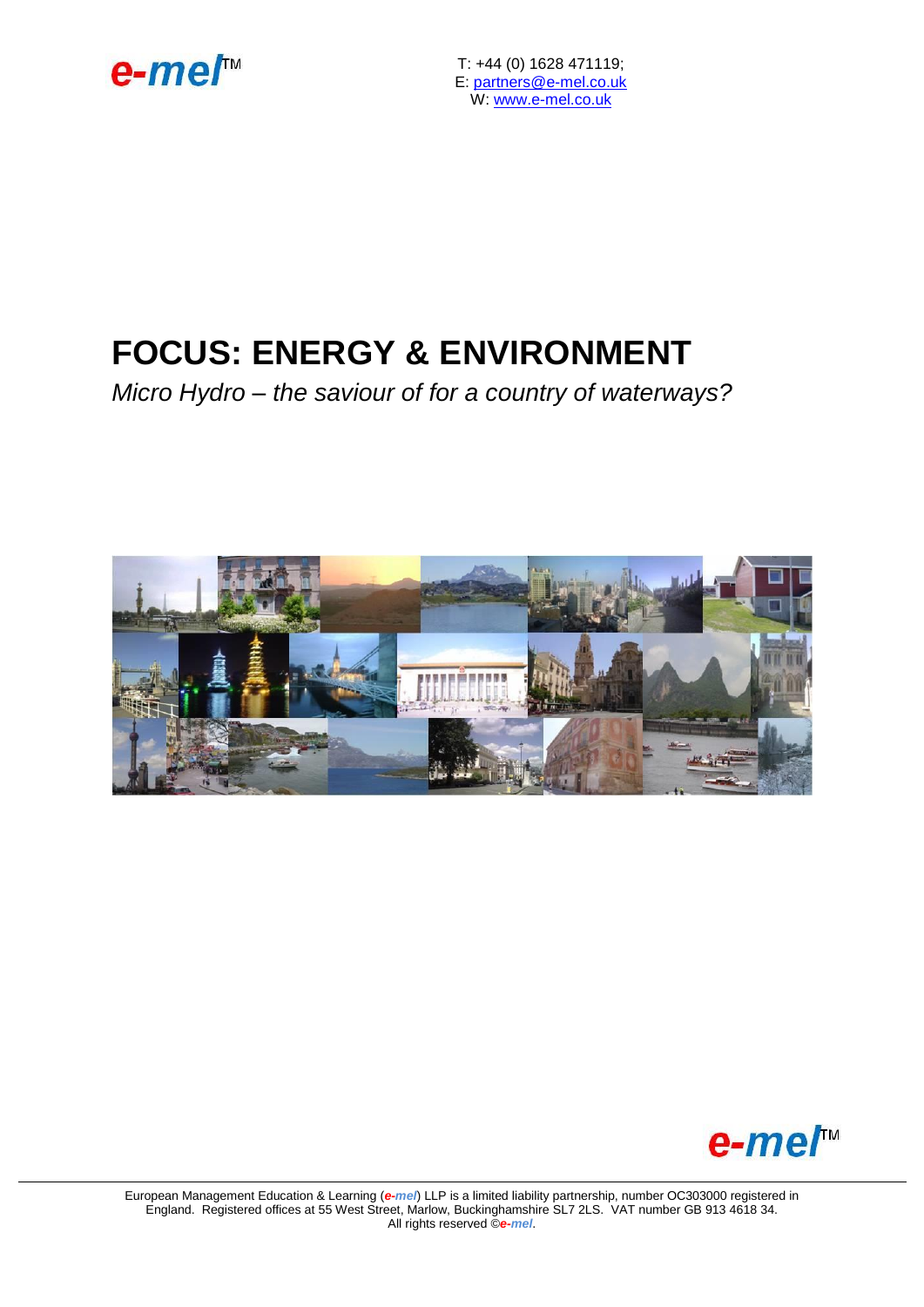# e-mer<sup>™</sup>

# Executive summary

Micro Hydro is a form of hydroelectric power generation that produces up to 100kW of electricity using the flow of water. Micro-hydro generators are often used to power individual houses or small communities.

In the United Kingdom micro hydro projects are likely to remain beyond most households, unless they are lucky enough to own land which has a small stream with a large head on it, or the property is an old water mill which already has a lot of the hard work completed. But even these fairly simple low flow – high head systems require a large amount of capital initially and the pay-off period may be too long for a lot of people.

For now the future of micro hydro in the United Kingdom seems to be community projects such as Osney Lock in Oxfordshire, where funds are raised for the project through private investors who then receive interest on the amount invested.

In the developing world micro hydro projects can be life changing for the people who receive the power they generate. It allows them access to modern technology, helps them get more productive hours out of the day and can power machinery to make work more effective and efficient. However, it must be demonstrated to the local communities how the project will benefit them and improve their standard of living. If a community does not see how the project will be able to benefit them it is very likely that they will show little interest in the project or in ensuring its long term viability. Local people must also be taught how to maintain and run the plant so that it does not fall into disrepair. The alternative to this is that such projects are publicly funded, which goes against the current trend and imposes a further burden on an already overstretched public purse.

In order to make a significant breakthrough in micro hydro generation at individual property level, technological innovation is required: The generation unit needs to be able to operate with low flow rates (such as those of a normal river flow) removing the need for Mill Ponds or other methods to increase flow rates, Further, the equipment needs to be affordable or at least offer a return on investment over a five year period to be attractive to property owners. If these conditions can be met, the UK might be able to look forward to a significant contribution to energy self-sufficiency from riverside homes,

# What is Micro Hydro?

Micro-hydro is a form of hydroelectric power generation that produces up to 100kW of electricity using the flow of water. Micro-hydro generators are often used to power individual houses or small communities. In general their design involves channelling water downhill through a pipeline, and using the water pressure from this to turn a turbine.

The amount of electricity that can be generated at a site depends on the flow rate of the water source, and the amount of vertical drop available (also called the 'head'). Multiplying the head (feet) and the flow rate (gallons per minute) then dividing the total by twelve will give a good estimate on the amount of watts that can be generated.

The basic components of a small hydro-electric system, running from "water to wire" are: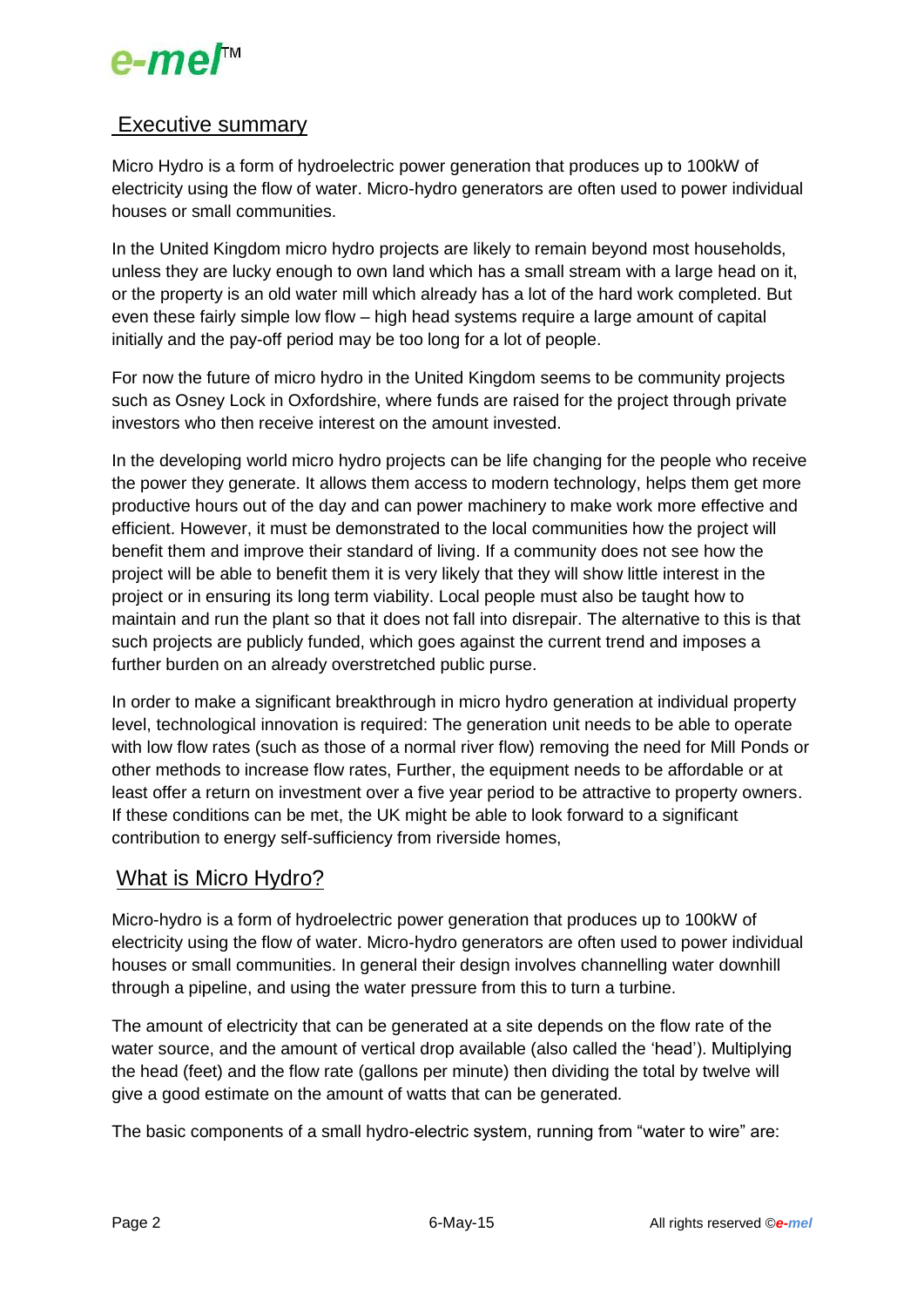

- Diversion and intake screen—Directs water from the stream or river into the pipe or channel
- Penstock (pipeline)—Carries the water to the turbine
- Turbine—Generates electricity (includes nozzles, runner, and generator)
- Electronics and batteries (if used)—Regulates turbine and stores energy
- Dump load—Absorbs surplus energy
- Transmission and distribution—Delivers the energy to its end use

The cost to install a micro-hydro system varies greatly, depending on the specifics of the location. It costs approximately £1,200 to £4,000 per installed kW. Maintenance costs are fairly cheap, and the amount of money that a consumer can save by installing a micro-hydro system depends on the amount of time during the year that the installation can produce electricity.

The best geographical areas for exploiting small-scale hydro power are those where there are steep rivers flowing all year round, for example, the hilly or mountainous areas of countries with high year-round rainfall. Islands with moist marine climates, such as the Caribbean Islands, the Philippines and Indonesia are also suitable. Low-head turbines have been developed for small-scale exploitation of rivers where there is a small head but sufficient flow to provide adequate power.

A site on a steep hill with fast flowing water is ideal for small hydro projects as they have a high head (or maximum vertical drop) of water. Less than 10m is normally classed as low head, from 10-50m medium, and more than 50m, high. Sites with a very low head such as old watermills are not necessarily suitable hydro sites. A large, slow-moving body of water gives a high torque (turning force), which waterwheels can harness to operate machinery directly, but the low rotational speed makes it difficult to use them for electricity generation. In the United Kingdom it is estimated that up to 15% of watermill sites may be suitable for upgrading to produce hydroelectricity.

High head projects create a greater water pressure, giving a higher flow rate and a faster rotating turbine, which, in turn, means lower torque. The cost of the drivetrain of the generators is closely related to how much torque it has to transmit, so high head projects often cost less because of this. The environmental impact is usually lower with high head too since the pipeline is buried, coming out at a shed or small barn at the bottom housing the generating equipment. Whereas low head projects usually require very large Archimedes screws or Kaplan turbines and need a large civil engineering project to install them.

Micro hydro energy generation, like any form of energy generation, has a number of advantages and disadvantages. The key advantages are the reliability of the energy source (energy generation is continuous and easily predictable), as no reservoir is required the environmental impact is minimal, maintenance fees are fairly small - which makes micro hydro a cost effective solution compared to some other renewable energy sources.

The main disadvantages are that it can be difficult to find a suitable site to locate the facility, it is also unlikely that it will be possible to enlarge the site to increase power generation capacity as the size of the stream will be a limiting factor, in some areas there also may be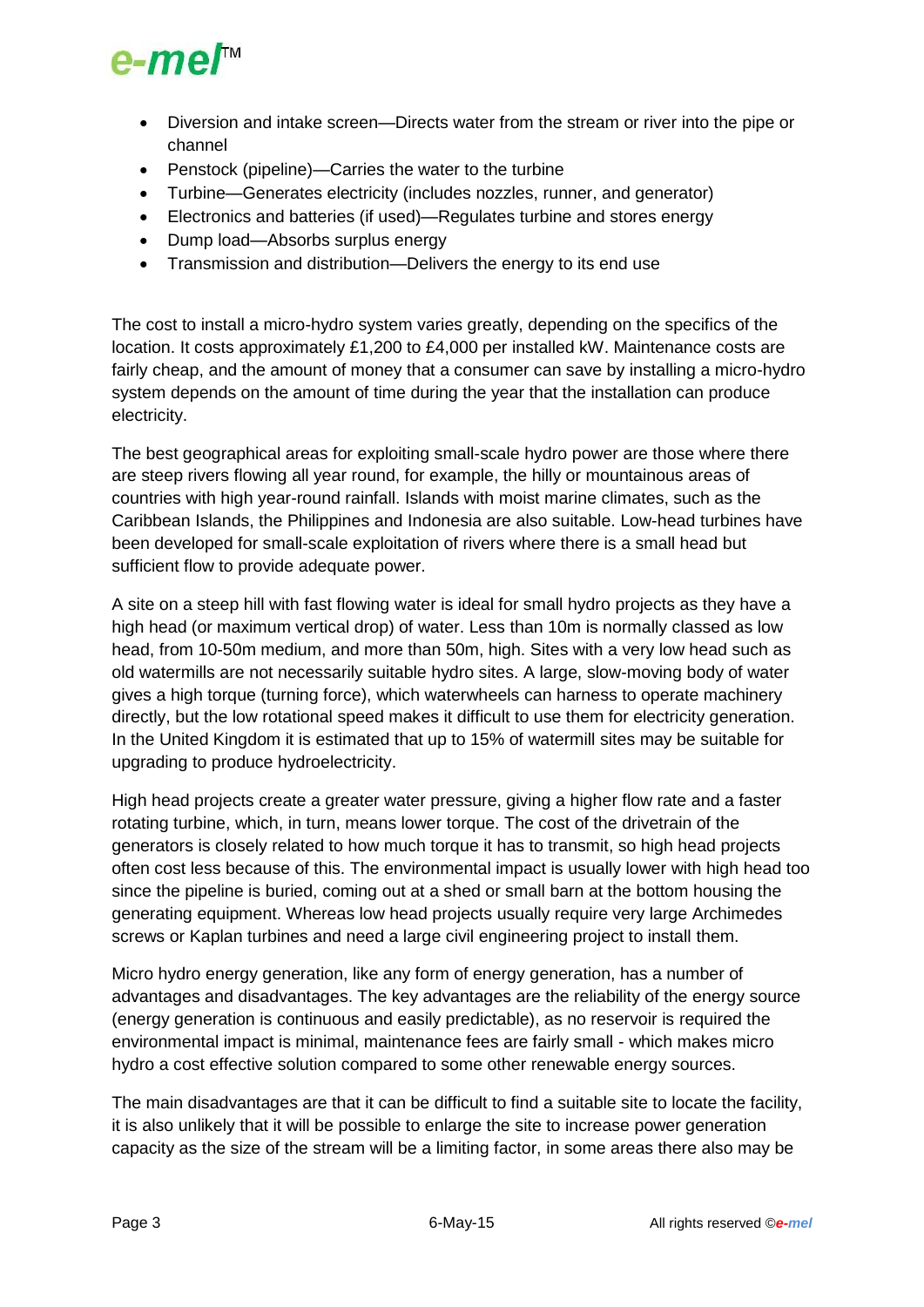

decreased power generation during the dry summer months if the lack of rainfall impacts on the flow rate of the watercourse.

Source: Alternative Energy News, Microhydropower.net, Homepower.com

# Micro hydro in the United Kingdom

In order to operate a micro hydro facility in the United Kingdom a license for water abstraction from The Environment Agency, which can take up to three months and will require an impact assessment on river ecology and to potential flooding. Planning permission may also be needed for the powerhouse building and pipework carrying the water.

Once all the legal paperwork has been satisfied and the project has been completed the owner will be eligible for feed-in tariff payments if the facility is connected to the national grid. These rates change every couple of years (always in a downward direction), the current rates are:

- Hydro generating station with total installed capacity of 15kW or less 17.17p/kWh (down from 19.31p/kWh before 31st March 2015)
- Hydro generating station with total installed capacity greater than 15kW but not exceeding 100kW – 16.03p/kWh (down from 18.03p/kWh before 31<sup>st</sup> March 2015)

The total amount of electricity generation capacity in the United Kingdom from hydro power (reservoir and run-of-river schemes) is nearly 1.5GW.2 This is just under 1.5% of the UK electrical power requirement, and it is estimated that there is potential capacity to increase this to 2.5%. There are currently 170 hydro projects receiving feed-in tariff payments in the United Kingdom, and 167 of these are micro hydro projects.

One of the companies pioneering hydro generation in the United Kingdom, Ellergreen Hydro, believes that within the current regulatory framework 1GW of generating capacity could be built using small hydro projects. Currently there are 182 hydro facilities in the UK generating less than 100kW of electricity, nearly half of these generate less than 25kW. Some examples of micro hydro projects in the UK are detailed below.

*Source: TheEngineer.co.uk, Ofgem*

## **Osney Lock, Oxfordshire**

One of the most recent micro hydro projects in the United Kingdom has been at Osney Lock in Oxfordshire, which only started operating at the end of January 2015. This project is an example of a low head hydropower system, and it uses an Archimedean screw which produces 49kW, and should generate 159,000 kWh every year, enough to power 50 homes. The entire project from planning to opening took 12 years to complete at a total cost of £624,000.

Most of the electricity generated (80%) will be used by Osney Yard which is an Environment Agency site. The EA will pay the same for this electricity as it does currently for electricity from its utilities supplier, which means that the hydro facility will receive a higher price for its electricity than it would by exporting it straight to the grid. The project expects to have paid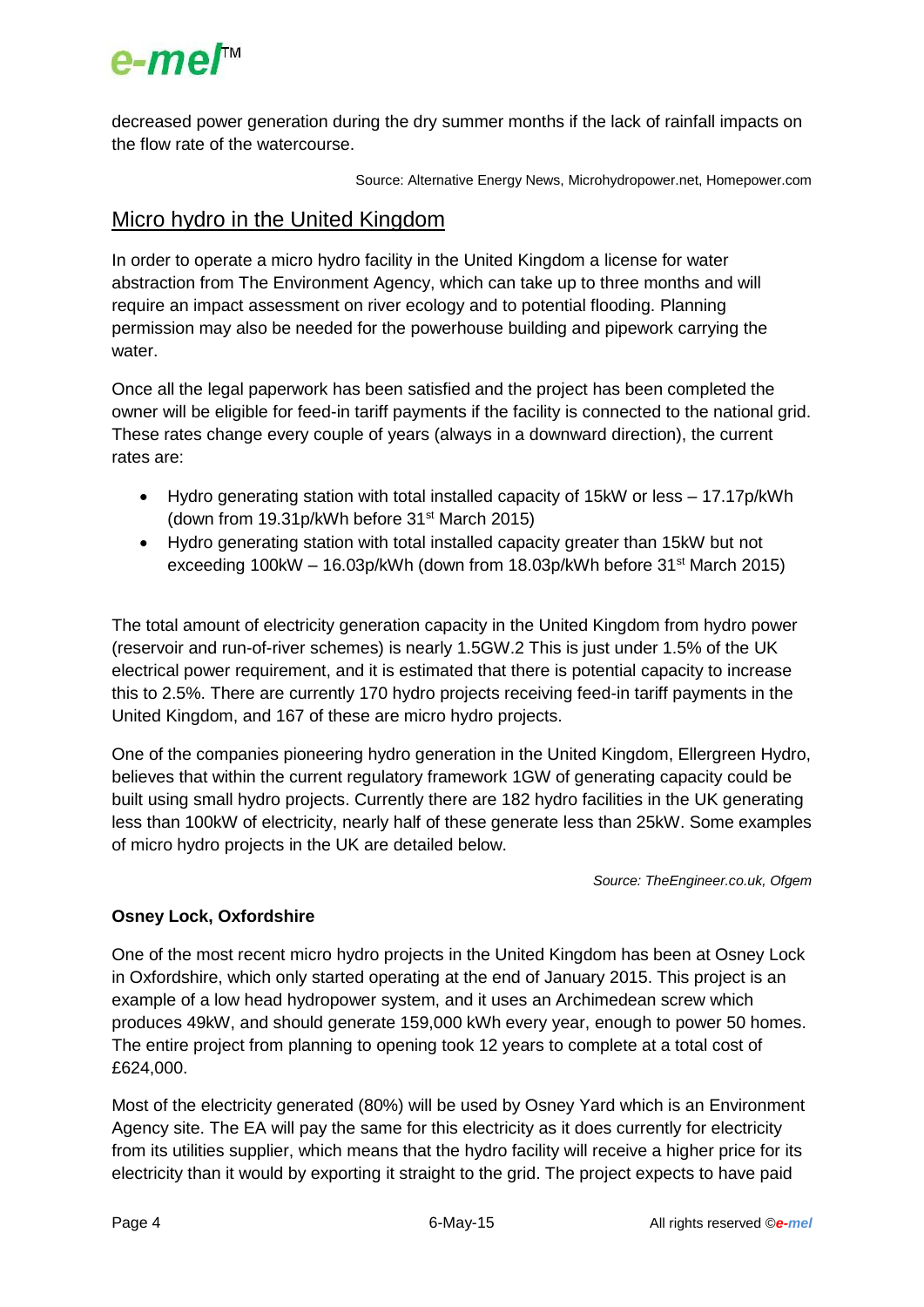

for itself in 19 years, with a further 21 years of operation which should turn a profit for the operating company. The company also predicts that it should bring £2,000,000 worth of benefits to the local area.

*Source: Institute for Sustainability*

## **Mendip Mills, South West England**

The purpose of this project was to give 15 historic water mills in Mendips a contemporary purpose. This would primarily be done by installing systems for generating electrical and thermal energy from the water source at each site. 10 of the sites were found to be suitable for generating hydroelectricity, 3 of the sites had potential for more than 30kW, and the other seven had a potential for 5-10kW. The Mendips Power Group received £50,000 of funding in 2004 to pay for the installation of the hydropower systems.

The first mill to be converted was Tellisford Mill in 2007, which had a 55kW generator installed. All the sites combined have an installed capacity of 171kW, an average annual energy output of about 600,000kWh, and an annual saving in carbon dioxide emissions of about 260 tonnes.

*Source: Centre for Sustainable Energy*

### **Whalley Community Hydro, North West England**

This is a 100kW hydroelectric generating plant which became operational in November 2014. It has been built on the River Calder at Whalley, Lancashire, and is a variable speed Archimedean screw built on a 600 year old weir. The project was started in February 2010, and has cost about £750,000 to complete.

The estimated 345,000 kWh of electricity generated per year is being exported to the national grid and sold to one of the utilities. After the direct running costs of around £23,000 per annum have been accounted for, and taxes, loan repayments, reserves and dividends have been paid the rest of the money earned will be spent on local environmental and other carbon saving projects.

*Source: Whalley Community Hydro*

# Micro hydro in the rest of the world

Hydropower provides a significant amount of the world's energy. Hydropower has been installed in more than 100 countries, and now contributes approximately 15% of the global electricity production. The top 5 largest markets for hydropower in terms of capacity are China, Brazil, the USA, Russia, and Canada, with China far exceeding the others at 249GW. In several countries hydropower accounts for over 50% of all electricity generation, these countries include Iceland, Brazil, Canada, Nepal and Mozambique.

In 2010 the world's top consumers of domestically produced hydroelectricity were:

- China 163.1 million tonnes of oil-equivalent (mtoe) (6.7%)
- $\bullet$  Brazil 89.6 mtoe (35.3%)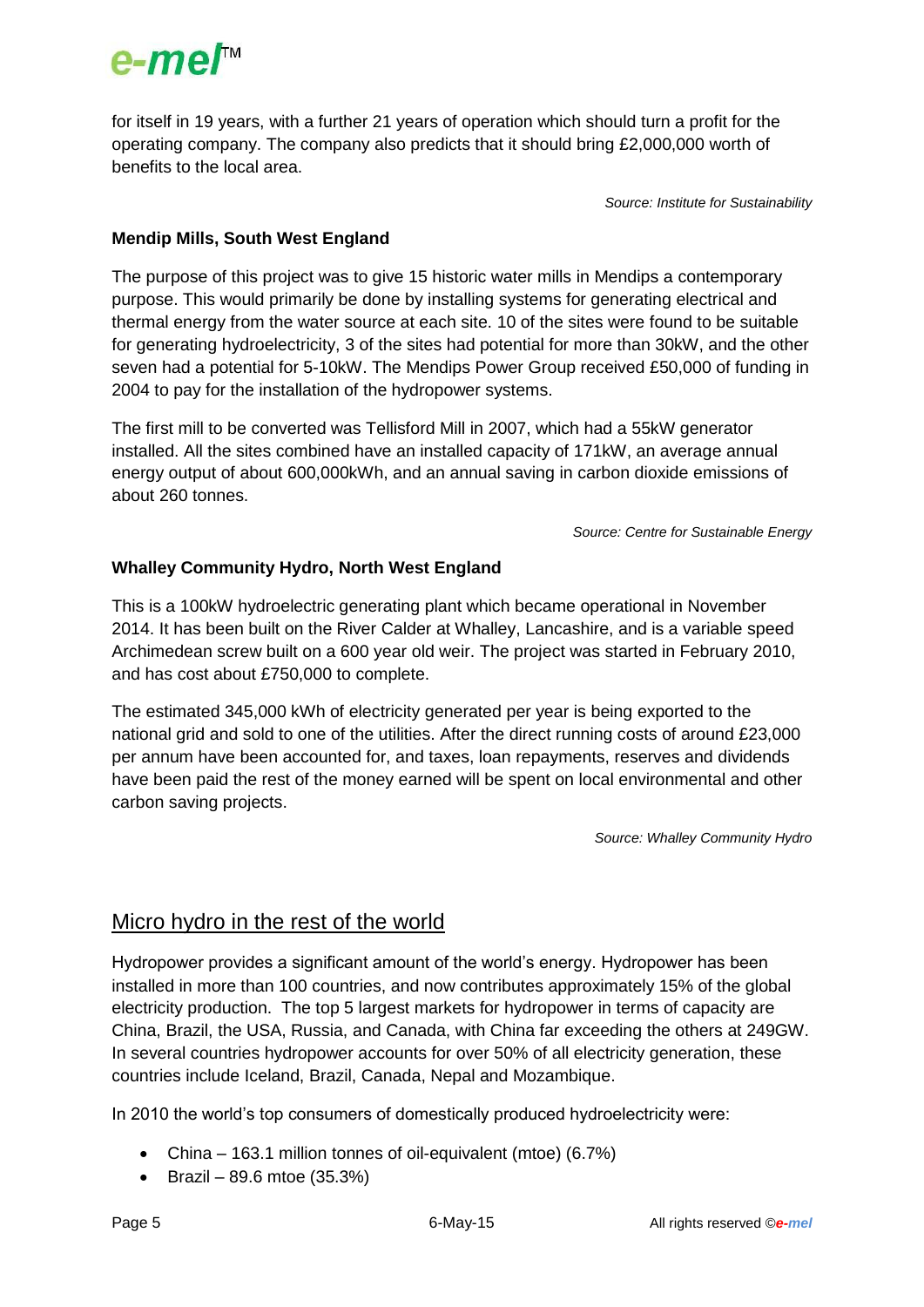

- Canada 82.9 mtoe  $(26.2%)$
- $\bullet$  US 58.8 mtoe (2.6%)
- Russia 38.1 mtoe  $(5.5%)$
- Norway 26.7 mtoe  $(63.9\%)$
- India 25.2 mtoe  $(4.8\%)$
- Japan 19.3 mtoe  $(3.8%)$
- Venezuela 17.4 mtoe  $(21.7%)$
- Sweden 15.1 mtoe  $(29.8\%)$

#### *Source: Gridovate - Which countries get the most energy from hydropower?*

According to The International Energy Agency, if access to electricity is to be truly universal 55% of all new electricity supply will have to come from decentralised systems. Practical Action believe that much of that electricity can come from micro hydropower. The World Bank estimates that 70% of the economically feasible hydro potential in developing countries and 93% of the potential in Africa remains unexploited. Lending for hydro projects by the global financial body exceeded 1 billion US dollars in 2009, most of it going toward the development of small scale or micro hydro projects.

Small turbine technology has been developed in many countries that can allow both shaft power and electricity to be generated from small streams flowing down hillsides cheaply and efficiently. Shaft power can be used directly to drive machinery that can do many of the more laborious tasks that have been traditionally done by hand. For example: rice hulling, grinding grains for flour and pressing seeds for their oil. The use of energy from flowing water allows these tasks to be done much more quickly.

The main use for the electricity that is generated is for electrical lighting. Electric light allows people to extend their day, allowing productive tasks to be done at night. It especially allows students to study for much longer in the day. However, electric lighting can only use 20 to 30% of the available energy that is produced from a micro hydro plant, so other uses need be found for the rest of the electricity.

Over the last 30 years China, Nepal, Vietnam and many South American countries have seen the development of a large number of micro hydro projects that are now providing electricity to many thousands of households. The most micro hydro development has been in Chinese villages where 100,000 very small capacity units have been installed, which amounts to 188.5MW of capacity. Yet although the cumulative capacity of such smaller hydro plants does not show up in the data, these projects are providing essential services to large numbers of populations in a wide range of countries and local topographies and conditions.

*Source: European Small Hydropower Association, The New York Times*

The Department for International Development has written a paper which details many of the hurdles that micro hydro installations face in developing countries:

*"There are several answers to the question why micro-hydro mechanical and electrical programmes have been set up in different countries. A common motive is political; the government wants to be seen as providing development to a remote region, but the cost of grid connection is too high. Micro-hydro electrification is seen as a short cut to providing electricity for these areas, but usually results in a project that is poorly planned and*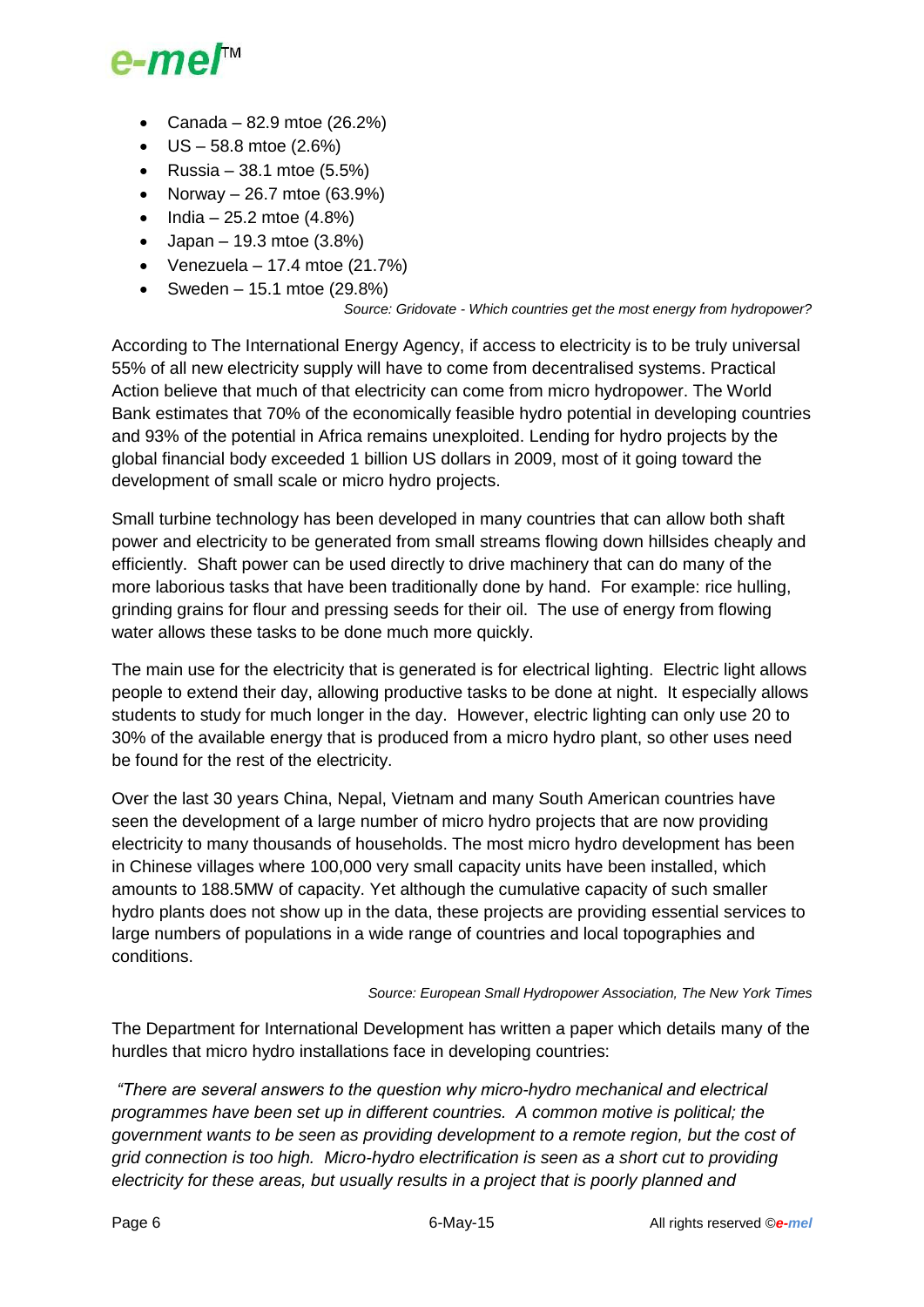# e-mer<sup>™</sup>

*executed. The political approach can be used by both local and national politicians. Local attempts at influencing people by providing such facilities are usually even more badly designed than national programmes.* 

*Once the system is built, it is usually poorly maintained and often fails very quickly. A better motive is to recognise the constraint that lack of energy places on people's ability to develop and find ways in which micro-hydro power, in various forms, can assist people to overcome this constraint. This approach requires that local people are involved in the decision making process and that the end-uses to which the energy is put do help people to improve their lifestyles. Such an approach takes time, as people need to talk through all the implications of how setting up such a project would influence their lives.*

*If a technology is to be of use to people, they must be willing to own it and use it. Too many technology-based projects have started out as demonstrations, but fail once the demonstration phase is complete, as no-one is willing to take over responsibility for the technology from the agency that has installed it. People need to be motivated to use a new technology; they need to be convinced that it is of use to them and they need to make a financial commitment to use it. For such a technology to be of use to the rural poor, they must be convinced that it will not be drain on their resources, but will help them improve their life-style and offer either a direct cash reward or opportunities to earn such as reward.*

*The second aspect of a rural energy programme is extension. For a commercial operation, this could be seen as selling a product, but in development terms it is more than that. Extension involves motivating people to use the new technology in a way that will help them improve their life-style, such as by setting up income-earning activities powered by a microhydro turbine. For the extension worker, this might involve setting up a co-operative to run the new venture, as well as establishing a market for the products of the venture, if one does not already exist.*

*Closely connected with extension work is finance. Renewable energy technologies tend to have a much higher capital cost than competing conventional systems, although the running costs are much lower. Rural people must be able to take out a loan to pay the capital cost, but they can usually recover the money to pay back the loan and interest from the money they save running the system. The supply of conventional energy, such as diesel and kerosene, is often subsidised by government, so renewable energy technologies may also need to be subsidised so they can compete. There is often a strong environmental argument for having such subsidies, but this needs to be carefully thought through by government planners and any aid organisation involved in the programme.* 

*If there is financial support for the use of the technology, through loans and subsidies, the job of the extension agent will include helping the individual or group of people involved in the project fill in the appropriate forms to obtain the correct finance. Often rural people find government and bank bureaucracy very intimidating and are not willing to make the approaches by themselves.* 

*Once a person or community has been persuaded to use the technology, the next step is to install it. The installation of micro-hydro turbines demands appropriate skills in site surveying and designing the civil works correctly to match the system. A good system also depends on knowing the energy available from the chosen stream over a full year's cycle. Often the*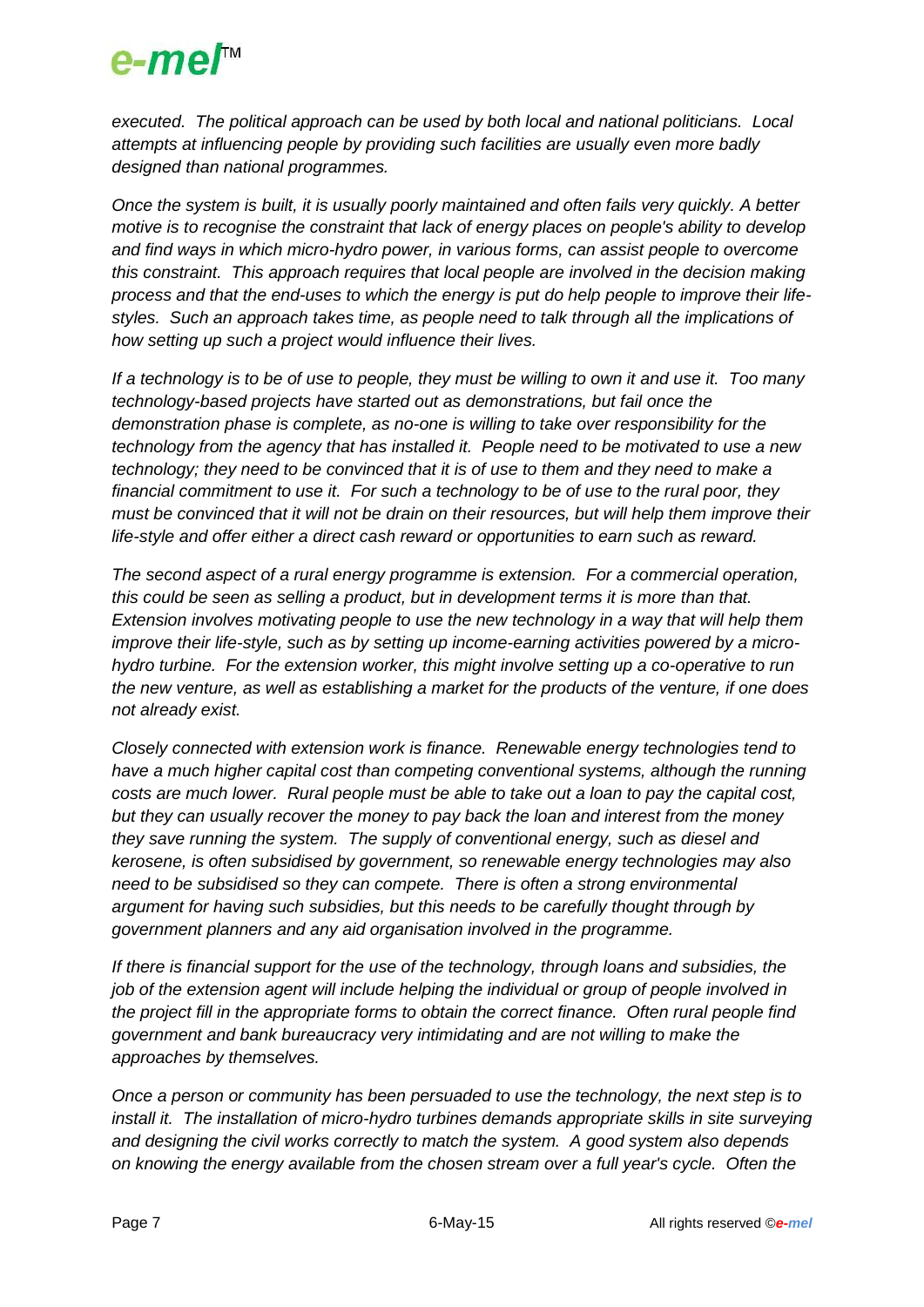

*water flow is only measured at the time the survey is done and people are expected to remember how the flow rate varies over the rest of the year. Any alternative uses of the water, such as for irrigation, must also be considered and negotiations made with other users for any water rights that they might have, either officially or through their traditional usage.* 

*The next component of a project is the training of owners, operators and users of the system. Many technical systems have failed because the operators are not taught the best way to run them. The operators need, especially, to know how to do routine maintenance, such when to change oil or how to adjust systems to compensate for wear. There should be support available to assist the operators in case of problems with which they are unable to cope, such as non-routine break-down of equipment. This could be supported by the extension agent, the manufacturer or the installer, but should be easily accessible by the operator, so the machine can be made operational again very quickly. Follow-up visits by this support group to the operators help to build up this contact, provide the opportunity for further training and allow the support staff to assist with routine maintenance work.* 

*The operation of the equipment is not the only area in which support is required. If the micro-hydro system is being used to generate income such as selling services, good accounts are needed to ensure that customers are correctly charged for these services and that the money is used wisely. If a loan has been taken for the purchase of the equipment, then the bank should be able to check that income is available for making loan-repayments. Owners should therefore be training in simple book-keeping and money management."*

*Source: Community Micro-Hydro in LDCs: Adoption, Management and Poverty Impact*

In summary, just installing a micro hydro plant in a community is not enough if the facility is to be a long term success and a benefit to the community. The local population must see how they can benefit from it, they need to be trained in maintaining the facility, and the facility must be financially sustainable.

Below are some examples of micro hydro projects from around the world:

## **Japan**

In Japan's Tochigi Prefecture, an agricultural cooperative has been generating electricity through hydropower stations which were installed in 2006 and are powered using their rice irrigation water. The two devices generate 30kW and 90kW. This is one of the first examples of using crop irrigation water to generate electricity, and the power generated allows the facility to be self-sufficient. The total cost of the installation was 12 million US dollars, and the Nasunogahara Land-use Improvement Union expects to see a return on that investment in 2016.

*Source: Our World (United Nations University)*

## **Peru**

In Peru, micro hydro systems have been installed since the mid 1990's and by 2010 there were 57 in total supporting over 30,000 people. Many of the installations were arranged by Practical Action, an international NGO. They designed turbines and used local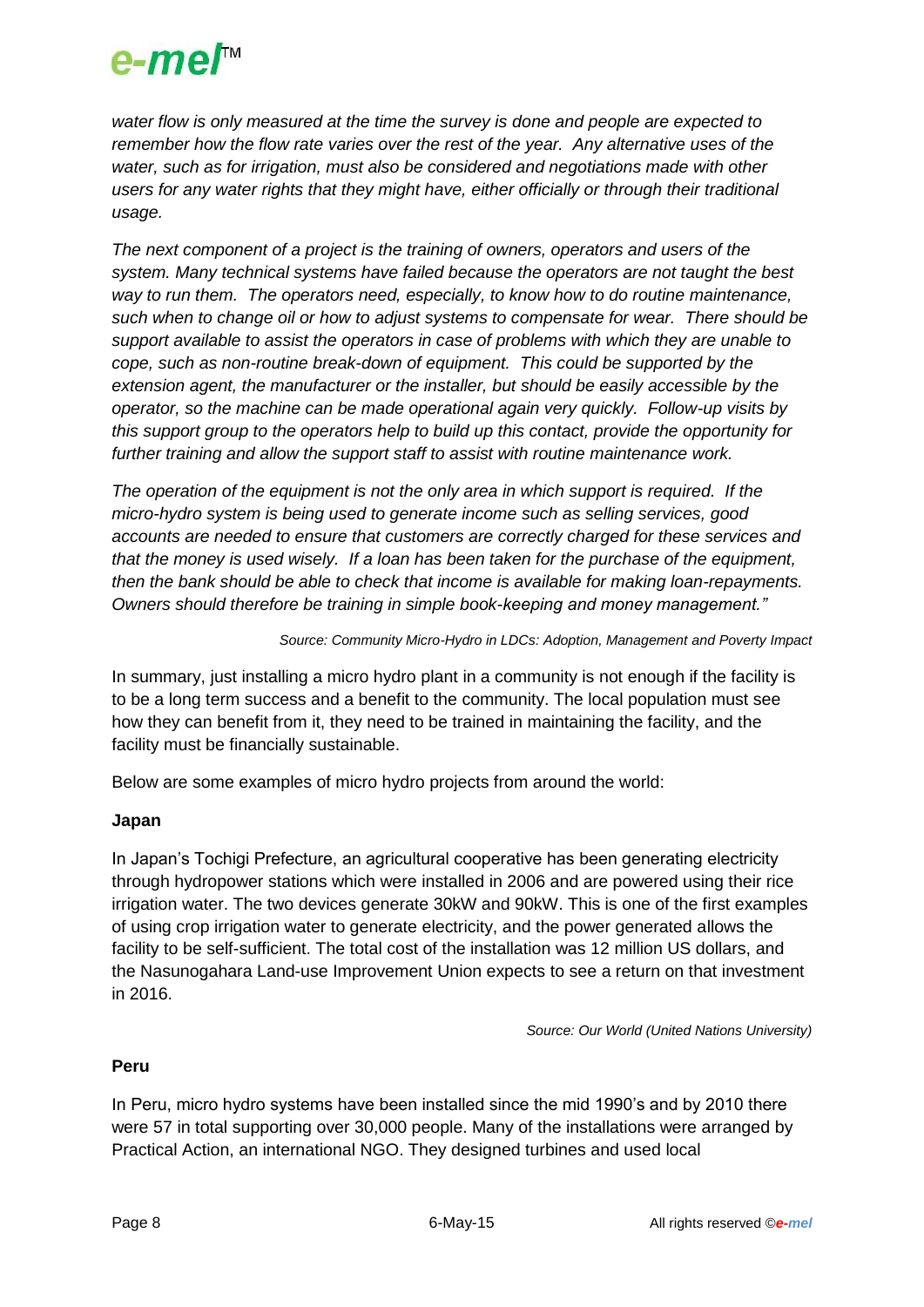

manufacturers to build them, local communities contributed labour and set up management groups to arrange tariff costs and maintenance which is provided by local technicians.

The generators not only do they provide electricity for light bulbs and other small appliances, they can also supply continuous power for local clinics, allow people to use fridges and run small businesses. Household energy expenditure has actually reduced by more than half, and 60% of families said their incomes have increased. The Peruvian government has a tenyear plan to expand the project, and the technology is now being used in other parts of Latin America.

*Source: Practical Action, The Guardian*

## **Argentina**

Hydroelectricity currently generates 41% of Argentina's electricity, around 42GWh. Argentina has the potential to produce 1.81% of its total electricity from micro-hydropower, but currently only 0.88% of this is being utilised. Argentina has a national law on the promotion of renewable energy sources for the production of electricity (Law26 190/06). This law grants renewables the status of national interest, and via a tax based incentive a non-binding renewable target of 8% is set to be achieved by 2016.

The Energy Department's Office is currently bound to encourage the construction of 116 micro hydro plants, however, at the moment there are barriers to this development. There are constraints on the government agencies responsible for providing policies which can solve these problems, and because of this the regulatory framework remains insufficient. Foreign investors perceive that there are high risks and a lack of incentive based on the limited availability of local finance. The difficulty in securing capital at reasonable costs in the short term strongly hinders the volume of investment, despite the countries resource potential.

*Source: Small Hydro World, The UN, The US Commercial Service*

## **Nepal**

Micro hydropower plants are installed in Nepal's remote hilly and mountainous areas. These are mostly used to provide electricity for lighting, computers and other small electrical devices and for food processing such as grinding, hulling, and milling grains and seeds.

Nepal's first micro hydro facility generated 5kW and was installed with the help of the Swiss in 1962. Now there are roughly 2,900 micro hydro plants in Nepal, generating 28MW of electricity and supplying 350,000 households. One of the reasons micro hydro power has been such as success in Nepal is that the country has a large number of micro hydro experts who are capable of carrying out a project from the feasibility study through to the installation and maintenance.

Micro hydro has also benefited from the establishment the Alternative Energy Promotion Centre (AEPC) in 1996 by the government of Nepal. The Rural Energy Development Programme and Renewable Energy for Rural Livelihood have used micro hydro and other renewable energy sources to increase rural living standards in Nepal.

*Source: Nepal Micro Hydropower Development Association*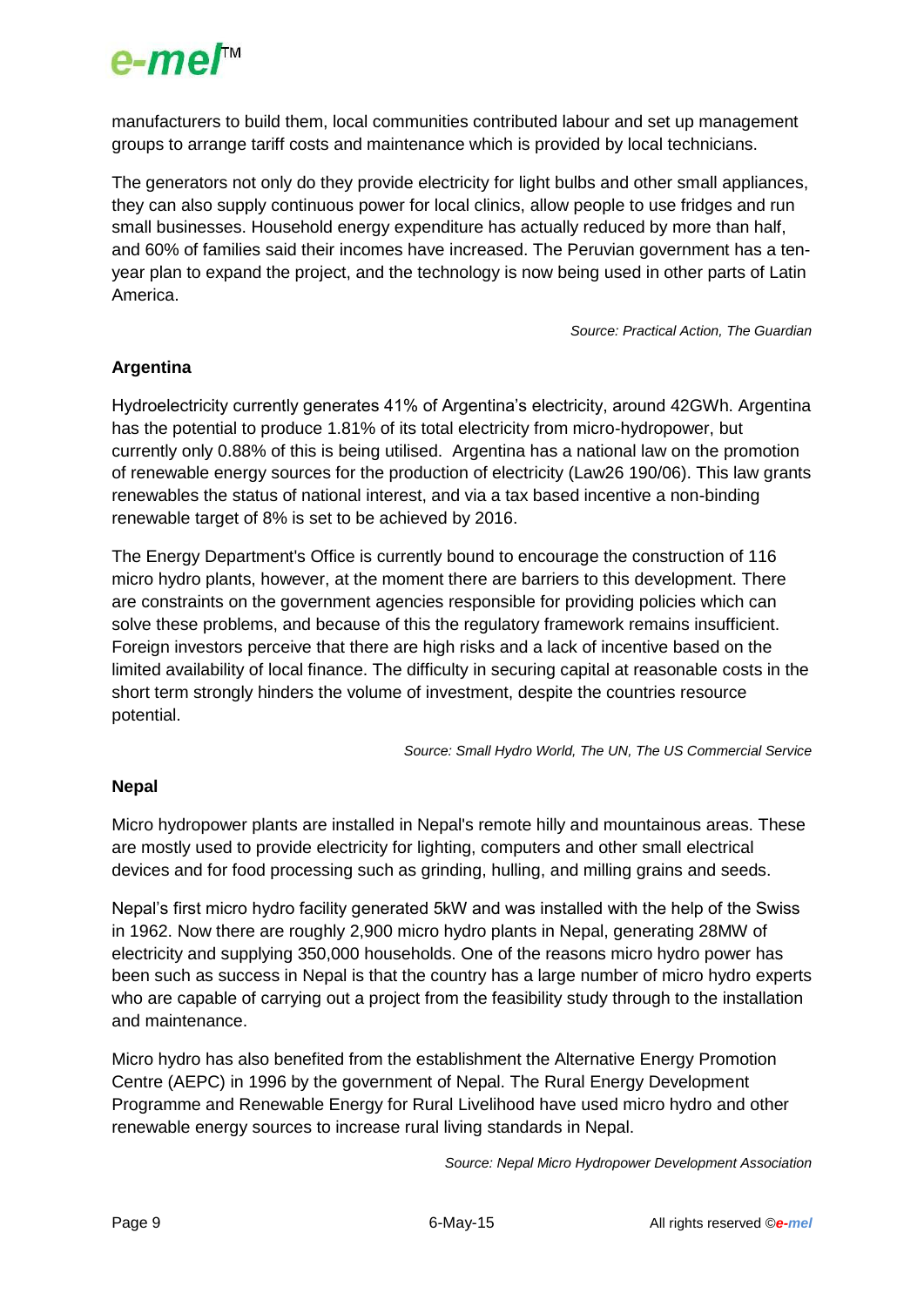

# Manufacturers of Micro Hydro Systems

## **TGV Hydro Ltd**

TGV Hydro are a Welsh company who specialise in small scale high-head hydro projects, TGV Hydro have installed twelve schemes with a total of 282kW of capacity.

### [www.tgvhydro.co.uk](http://www.tgvhydro.co.uk/)

### **Western Renewable Energy**

Western Renewable Energy are based in the South West of England, and are the UK's leading independent designer and installer of Archimedean screw turbines. To date they have installed 9 Archimedean screw turbines, with a combined generating capacity of 409kW. They have also installed 8 medium head crossflow systems and 3 high head Pelton systems.

### [www.westernrenew.co.uk](http://www.westernrenew.co.uk/)

### **Spaans Babcock bv**

Spaans Babcock have their headquarters in The Netherlands, but also have operations in the UK, Canada, France and Germany. They manufacture and install Archimedean screw turbines and generators up to 500kW in size. They have completed micro hydro installations in Austria, Italy and the UK ranging from 11kW to 90kW.

#### [www.spaansbabcock.com](http://www.spaansbabcock.com/)

### **Renewables First**

Renewables First are based in the South West of England, and specialise in the design and installation of micro and small hydro projects as well as wind turbines. They have recently completed a 165kW Kaplan turbine installation at the Earl of Plymouth Estates in Shropshire.

### [www.renewablesfirst.co.uk](http://www.renewablesfirst.co.uk/)

### **Newmills Engineering Ltd**

Newmills Engineering are based in Bristol, UK, and manufacture various types of hydro power turbines, they are the only company in the United Kingdom to produce regulated Axial flow turbines. Some of their projects include a 100kW pelton turbine at Scatwell Lodge and a 75kW axial turbine at Morar Estate, both in Scotland.

### [www.newmillsengineering.com](http://www.newmillsengineering.com/)

### **Gilbert Gilkes & Gordon Ltd**

Gilkes are based in North West England and is one of the UK's leading manufacturers of hydroelectric turbines, and offers compact turbines between 50kW and 100kW. Gilkes installed an 89kW Turgo turbine in Loch Linnhe as part of The Abernethy Trust Hydro Scheme.

### [www.gilkes.com](http://www.gilkes.com/)